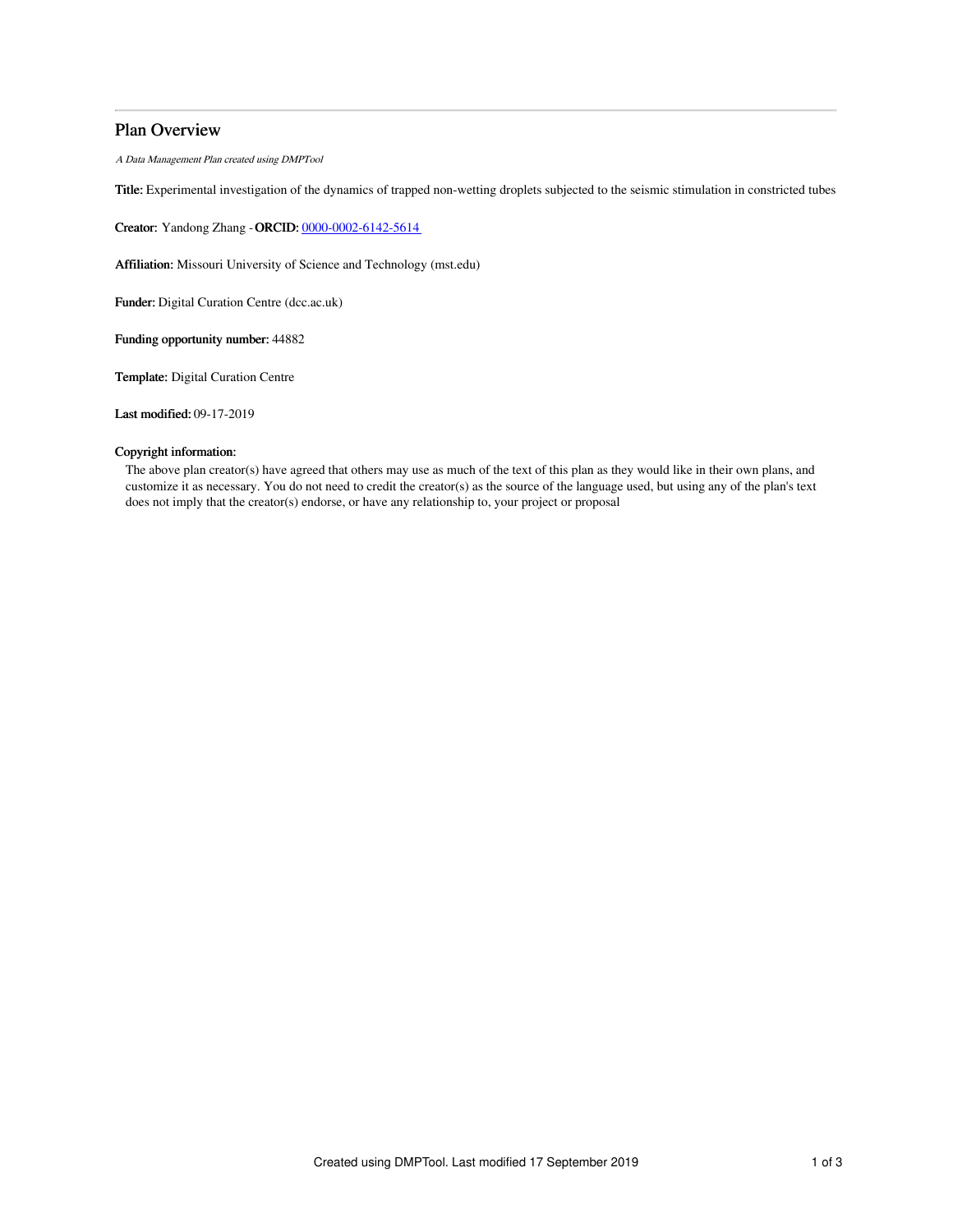# Experimental investigation of the dynamics of trapped non-wetting droplets subjected to the seismic stimulation in constricted tubes

## Data Collection

## What data will you collect or create?

We provide our original recorded .cine data files of the partial tracked data point files using Phantom high speed camera with all three kinds of non-wetting droplets (Hexane, Decane, Dodecane) at two aspect ratios (9,4.5). The total is 60 files with volume of 148 GB.

#### How will the data be collected or created?

The data were collected by using the Phantom Camera Control (PCC Version 3.4.787.0) software belongs to Phantom high speed camera. The data files were collected based on the types of the three droplets types and two tube aspect ratios under frequencies of 10-50 Hz (interval:10 Hz). The folder structures are as below: two aspect ratios, oscillation and mobilization, droplets types, .cine video files under different frequencies.

#### Documentation and Metadata

#### What documentation and metadata will accompany the data?

All data points were partially collected since we only need several periods of vibration to compare with the theoretical results. More points from any interested places in the video can be manual or auto-tracked in the software. The number of data point in each file is different because of different frequencies and acceleration amplitudes. At least data points of three or four periods of vibration were collected to ensure a good comparison with theoretical results.

# Ethics and Legal Compliance

### How will you manage any ethical issues?

All researchers interested in our topic will be allowed to use and cite our data for their research purposes. However, they can only use for their own research use and not allowed to disseminate the data to others without permission of the data owners.

#### How will you manage copyright and Intellectual Property Rights (IP/IPR) issues?

The copyright of the data belongs to the authors of the publication.

## Storage and Backup

## How will the data be stored and backed up during the research?

We would like to use automatic backup services provided by MST IT servicesl.

### How will you manage access and security?

The data is open access to the public.

# Selection and Preservation

#### Which data are of long-term value and should be retained, shared, and/or preserved?

All 60 data files are of long-term value and should be retained. The data files are of high reusability and benifits the researchers and readers for further investigation. The data will be and remain publicly available via the Missouri University of Science and Technology's institutional repository, Scholars' Mine, an open-access digital archive for the scholarly output of the Missouri University of Science and Technology community. This institutional repository is part of the Digital Commons network of repositories and provides a perpetual archive, indexed by major search engines. The data and metadata are managed by professional librarians, with technical assistance from information technology professionals. Users will be asked to provide appropriate attribution (see https://www.datacite.org/services/cite-your-data.html)if any of the data is used.

#### What is the long-term preservation plan for the dataset?

The long-term strategy for maintaining, curating, and archiving the data involves depositing it in the Missouri University of Science and Technology institutional repository, Scholars' Mine, for long-term preservation and to ensure that the research community has continuing access to the data. Scholars' Mine provides a perpetual archive, indexed by major search engines, follows accepted backup and archival practices, and is managed by professional librarians with technical assistance from information technology professionals.

## Data Sharing

#### How will you share the data?

The data will be and remain publicly available via the Missouri University of Science and Technology's institutional repository, Scholars' Mine, an open-access digital archive